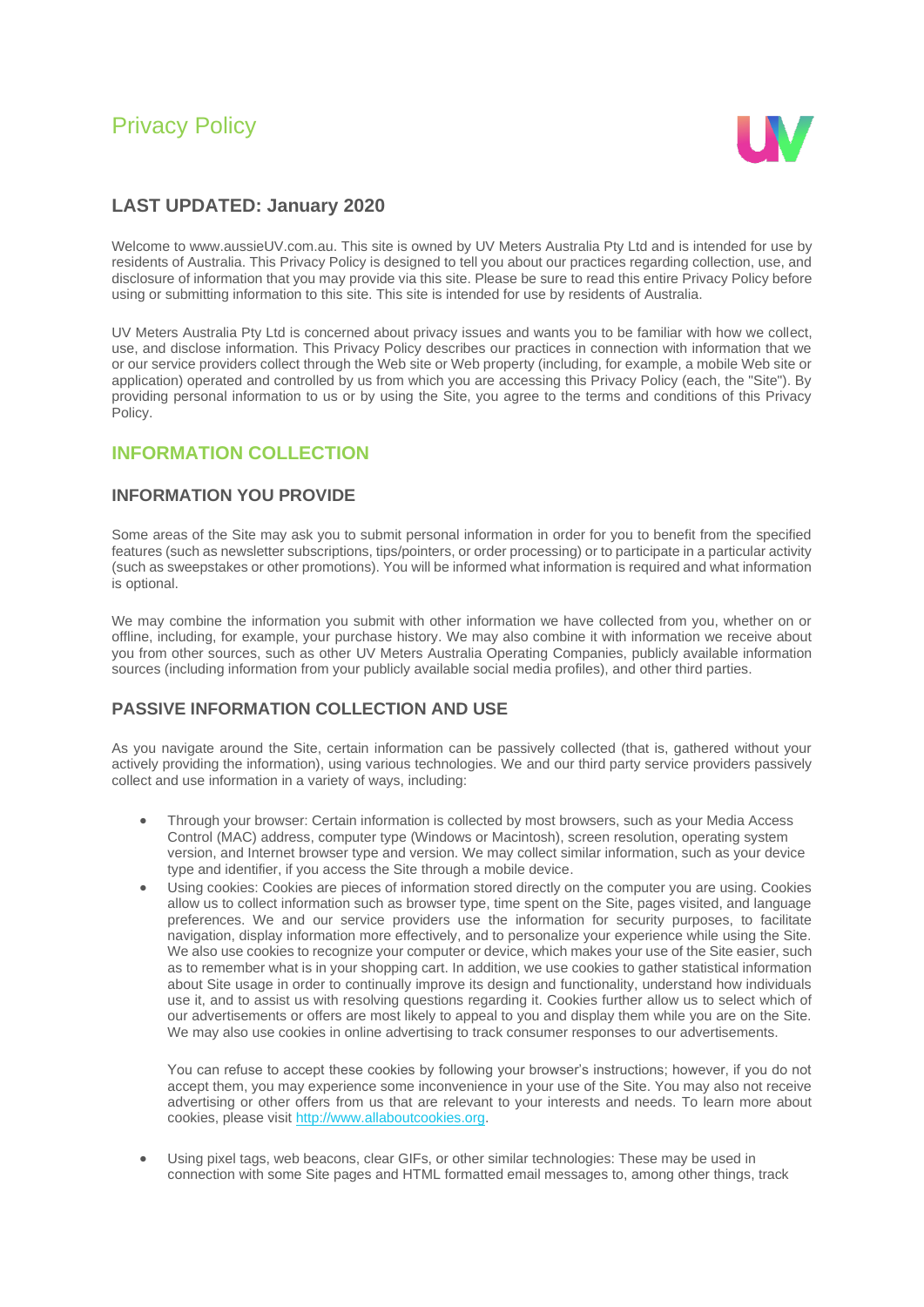the actions of Site users and email recipients, measure the success of our marketing campaigns, and compile statistics about Site usage and response rates.

- Online behavioral advertising: The use of cookies, pixel tags, web beacons, clear GIFs, or other similar technologies allows our third-party vendors to deliver advertisements about our products and services when you visit the Site or other web sites or web properties across the Internet. These vendors may place pixel tags, web beacons, clear GIFs, or similar technologies on the Site and other websites or web properties, and also place or recognize third-party cookies when you visit the Site or other sites or web properties. They may use information about your visits to the Site and other web sites or web properties to provide advertisements about goods and services that may be of interest to you.
- IP Address: Your IP Address is a number that is automatically assigned to the computer that you are using by your Internet Service Provider. An IP Address is identified and logged automatically in our server log files whenever a user visits the Site, along with the time of the visit and the page(s) that were visited. Collecting IP Addresses is standard practice on the Internet and is done automatically by many web sites. We use IP Addresses for purposes such as calculating Site usage levels, helping diagnose server problems, and administering the Site.
- Device Information: We may collect information about your mobile device, such as a unique device identifier

#### **HOW WE USE AND DISCLOSE INFORMATION**

We use and disclose information you provide to us as described to you at the point of collection.

We also use information from or about you:

- to respond to your inquiries and fulfill your requests, such as to send you documents you request or email alerts;
- to send you important information regarding our relationship with you or regarding the Site, changes to our terms, conditions, and policies and/or other administrative information; and
- for our business purposes, such as data analysis, audits, developing new products, enhancing our website, improving our products and services, identifying Site usage trends, personalizing your experience on the Site by presenting products and offers tailored to you, and determining the effectiveness of our promotional campaigns.

We also disclose information collected through the Site:

- to our affiliates for the purposes described in this Privacy Policy. UV Meters Austraia Pty Ltd is the party responsible for the management of the jointly used Personal Information
- to our third party service providers who provide services such as website hosting and moderating, mobile application hosting, data analysis, payment processing, order fulfillment, infrastructure provision, IT services, customer service, email and direct mail delivery services, credit card processing, auditing services, and other services, in order to enable them to provide services; and
- to a third party in the event of any reorganization, merger, sale, joint venture, assignment, transfer, or other disposition of all or any portion of our business, assets, or stock (including in connection with any bankruptcy or similar proceedings).

In addition, we use and disclose information collected through the Site as we believe to be necessary or appropriate: (a) as permitted by applicable law, including laws outside your country of residence; (b) to comply with legal process; (c) to respond to requests from public and government authorities, including public and government authorities outside your country of residence; (d) to enforce our terms and conditions; (e) to protect our operations or those of any of our affiliates; (f) to protect our rights, privacy, safety, or property, and/or that of our affiliates, you, or others; and (g) to allow us to pursue available remedies or limit the damages that we may sustain. We may also use and disclose information collected through the Site in other ways, with your consent.

We also use and disclose information we collect passively as described above, under "Passive Information Collection and Use," and for any other purpose, except where we are required to do otherwise under applicable law (for example, if we are required to treat such information as personal information). In addition, we may use and disclose information that is not in personally identifiable form for any purpose. If we combine information that is not in personally identifiable form with information that is (such as combining your name with your geographical location), we will treat the combined information as personal information as long as it is combined.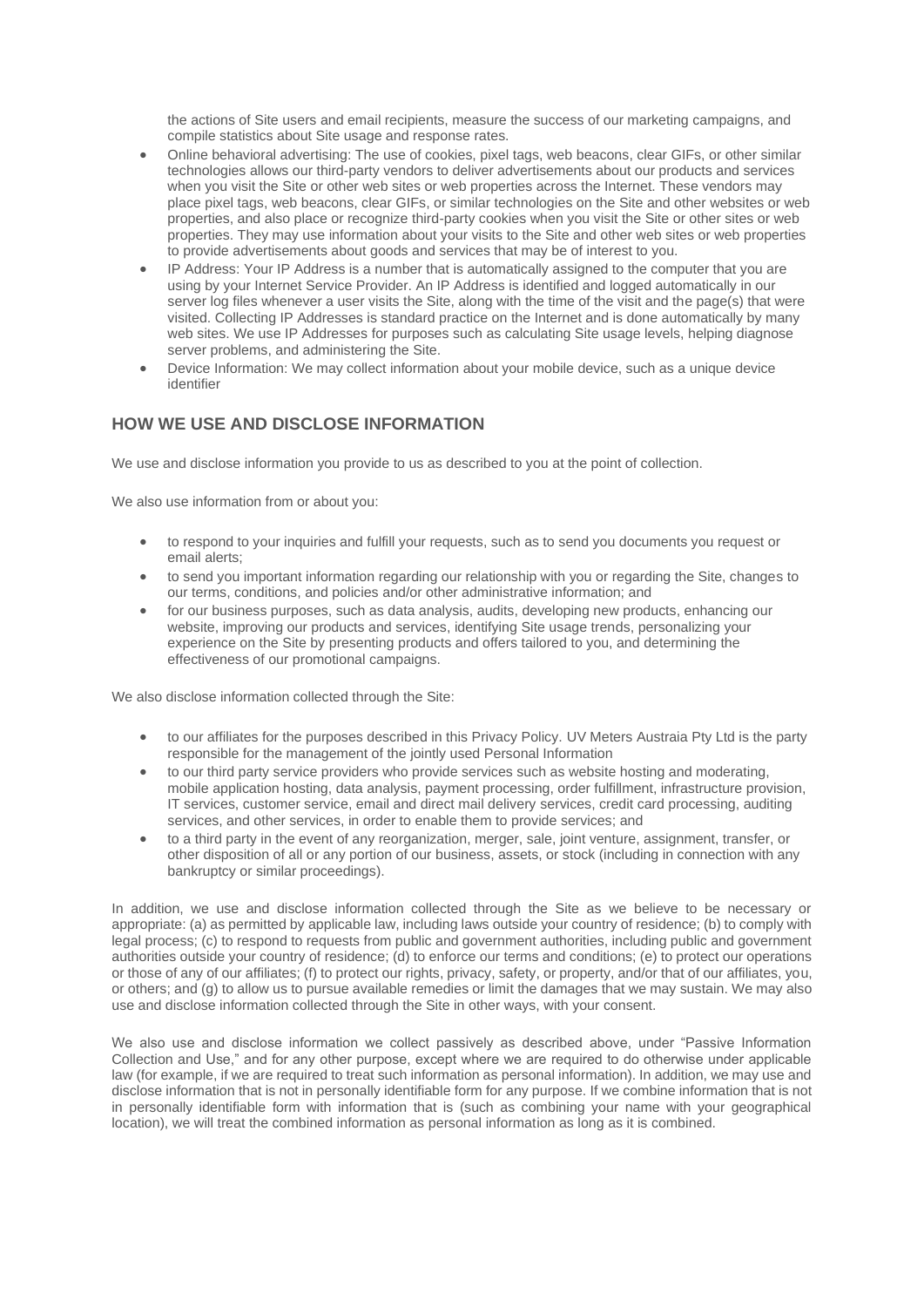#### **THIRD PARTY SITES AND SERVICES**

This Privacy Policy does not address, and we are not responsible for, the privacy, information, or other practices of any third parties, including any third party operating any site or web property (including, without limitation, any application) that is available through this Site or to which this Site contains a link. The availability of, or inclusion of a link to, any such site or property on the Site does not imply endorsement of it by us or by our affiliates.

#### **SECURITY**

We use reasonable organizational, technical, and administrative measures to protect personal information under our control. Unfortunately, no data transmission over the Internet or data storage system can be guaranteed to be 100% secure. If you have reason to believe that your interaction with us is no longer secure (for example, if you feel that the security of any account you have with us has been compromised), please immediately notify us of the problem by contacting us in accordance with the "Contacting Us" section below.

## **CHOICES AND ACCESS**

#### **YOUR CHOICES REGARDING OUR USE AND DISCLOSURE OF YOUR PERSONAL INFORMATION**

We give you choices regarding our use and disclosure of your personal information for marketing purposes. We will only send you marketing communications to you with your express consent. At any time you may opt out from:

• Receiving marketing communications from us: Where you have given us your express consent and you no longer want to receive marketing communications from us, you may opt out of receiving them by contacting us as specified below in the CONTACTING US section. In your response to us, please provide your name, identify the form(s) of marketing communications that you no longer wish to receive, and include the address(es) to which it/they are sent. For example, if you no longer wish to receive marketing emails or direct mail from us, tell us that, and provide your name and email or postal address. You may also opt out of receiving marketing communications from us by visiting the Site to update your online profile. In addition, you may opt out of receiving marketing e-mails from us by following the unsubscribe instructions provided in any such message.

We will comply with your request(s) within such timeframe required by applicable law or otherwise as soon as reasonably practicable. Please also note that if you opt out of receiving marketing-related messages from us, we may still send you important transactional and administrative messages, from which you cannot opt out.

#### **HOW YOU CAN ACCESS, CHANGE, OR DELETE YOUR PERSONAL INFORMATION**

If you would like to review, correct, update, or delete the personal information that you have provided via the Site, please contact us as specified below in the CONTACTING US section. Please mention "Update my information on aussieuv.com.au in the comment section. We will try to comply with your request as soon as reasonably practicable.

#### **RETENTION PERIOD**

We retain your personal information for the period necessary to fulfill the purposes outlined in this Privacy Policy, unless a longer retention period is required or allowed by law or to otherwise fulfill a legal obligation.

#### **USE OF SITE BY MINORS**

The Site is not directed to individuals under the age of 13, and we request that these individuals not provide Personal Information through the Site.

#### **CROSS-BORDER TRANSFER**

Your personal information may be stored and processed by our affiliate UV Meters Australia Pty Ltd based in another State. By using our Site or by providing consent to us (where required by law), you agree to the transfer of your personal information to countries outside of your country of residence for the purposes specified in this Privacy Policy. Where we do transfer your personal information to our affiliates or our contracted services providers based